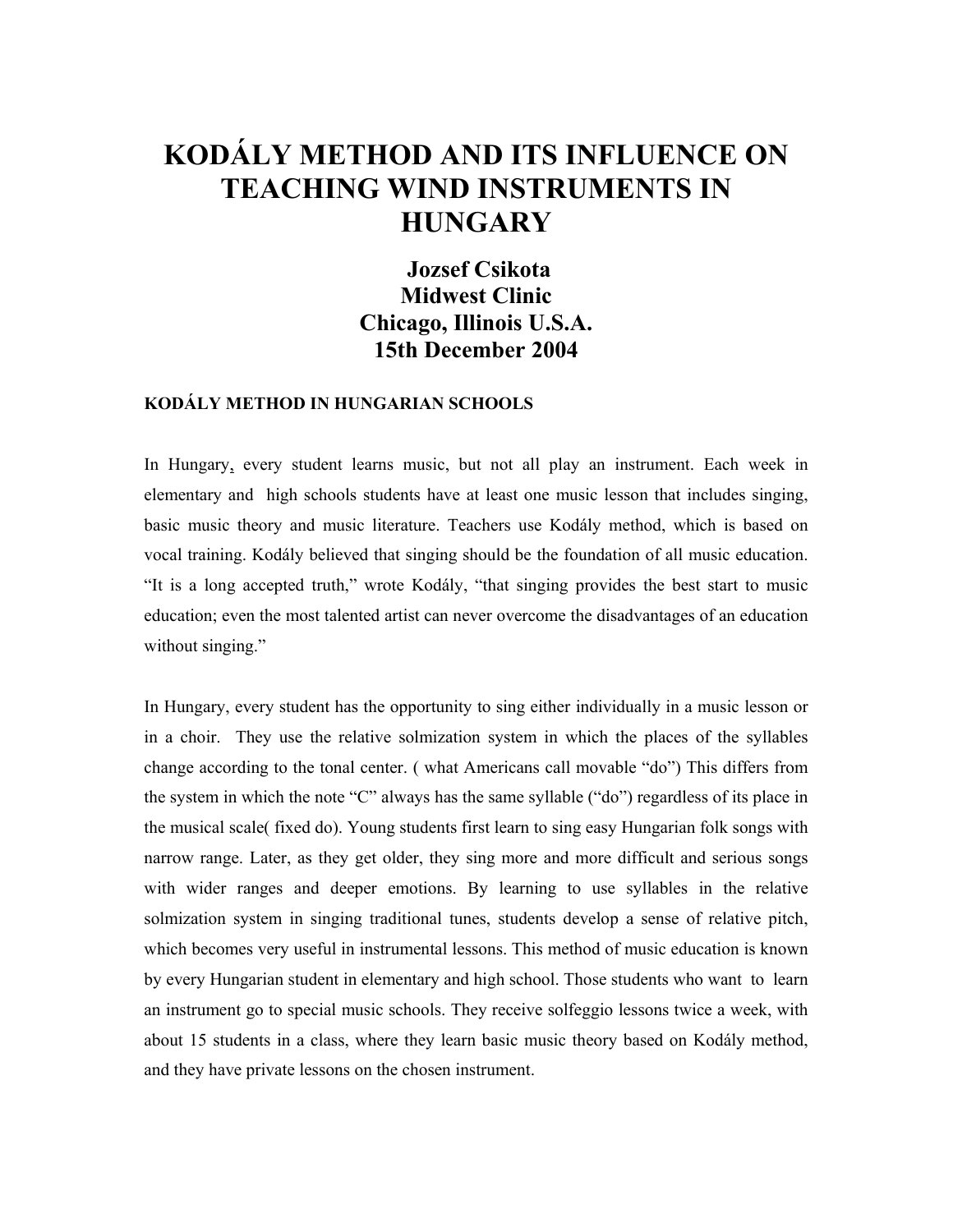By the time children start to play an instrument they have already acquired basic knowledge of music theory. Through the knowledge of basic music theory, students learn to understand the music they play; and they learn to memorize through the mind instead of through mechanical drilling of the fingers. The Kodály method sharpens the student's mental faculties, mental discipline, and develops a high level of imagination. As a result, students can learn to hear the printed notes in their minds without the help of an instrument, and also will be able to write down music that is heard. As Kodály said, "A good musician should hear what he sees and he should see (in terms of notes) what he hears." In other words, through the Kodály method, a student is led to the ability to read music as if he were reading in his mother tongue. Good reading ability is the first step in becoming an accurate sight-reader and effective musician. This is fascinating fun for those who learn music only for enjoyment, and essential for those who choose music as a career This method is designed to educate audiences as well as to train professionals.

#### **ADVANTAGES OF VOCAL TRAINING**

I have already mentioned that the use of voice is one of the most defining features of the Kodály approach. Let me explain the advantages of vocal training. In singing various kinds of pieces-slow and fast, happy and sad, loud and soft, etc.-- students have to recognize tempo changes, different rhythms, etc., which are essential for an effective performance. The following are also easy to learn during a choir experience and are extremely important:

- correct, punctual beginning of each note together
- balanced volume
- balanced dynamics

The next step is to sing songs in two, three or four parts. Students still do not use instruments but now they begin to learn how to cope with more difficult, serious pieces and musical forms.

During vocal training, children learn the intervals, pay attention to intonation, develop their hearing and they also develop the sense of recognizing different musical forms. In Hungary, there is usually at least one choir in each school. The choir experience applies what they learned in music lessons.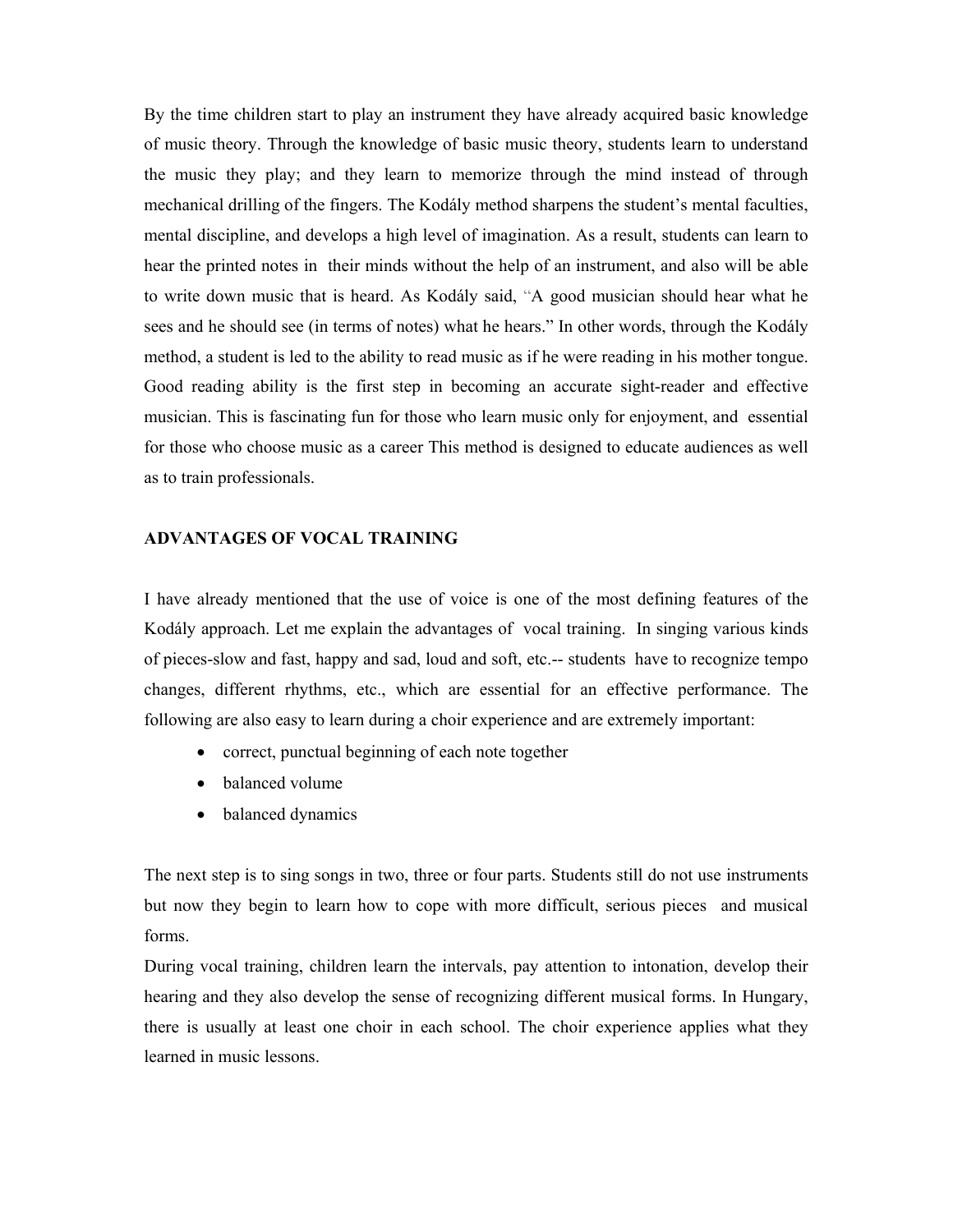### **TEACHING MUSICAL INSTRUMENTS**

With such musical background, students who want to play instruments have only to deal with the technical and acoustical challenges of their instruments. In facing those challenges, students are aided by Hungary's unique system of giving each student the opportunity to attend a state-sponsored music school. Those music schools provide the student with private lessons on the chosen instrument from a specialized teacher. The unity of the established theoretical and practical previous musical training with specialized teachers results in rapid development of the students' musical skills. That's makes the Hungarian music education world famous.

Instrumental study follows the same path as earlier singing. After learning to produce a tone that is characteristic of the instrument, with good embouchure and good use of the breath, the student learns easy, traditional songs with narrow ranges. And, as in the earlier vocal training, they progress to more demanding pieces with wider ranges and greater variety of expression.

The beginning instrumental student has already learned four important things from Kodály method:

- 1. Students have to be able to recognize the key signature and be able to *sing the melody or part of the piece using relative solmization* in the instrumental lesson. This process helps children to orient themselves between different tonalities/ keys, to recognize different intervals and to correct intonation problems that might occur.
- 2. *The student has to clap or tap the rhythm of the piece. He has to recognize the meter/time signature in order to play accents in correct positions*. Another important thing is that children should be able to recognize and construe every rhythmic element, unit, figuration (syncope, dotted rhythm, etc.)
- 3. *Recognizing the musical form with the help of the teacher* is also important. Analysis of the musical form teaches students to think of longer musical units when they play and also is useful to recognize different musical sentences within each musical unit.
- 4. *Students are asked to interpret the mood of the piece*. It is very important because they have to choose the right tempo. Choosing the proper tempo is essential because it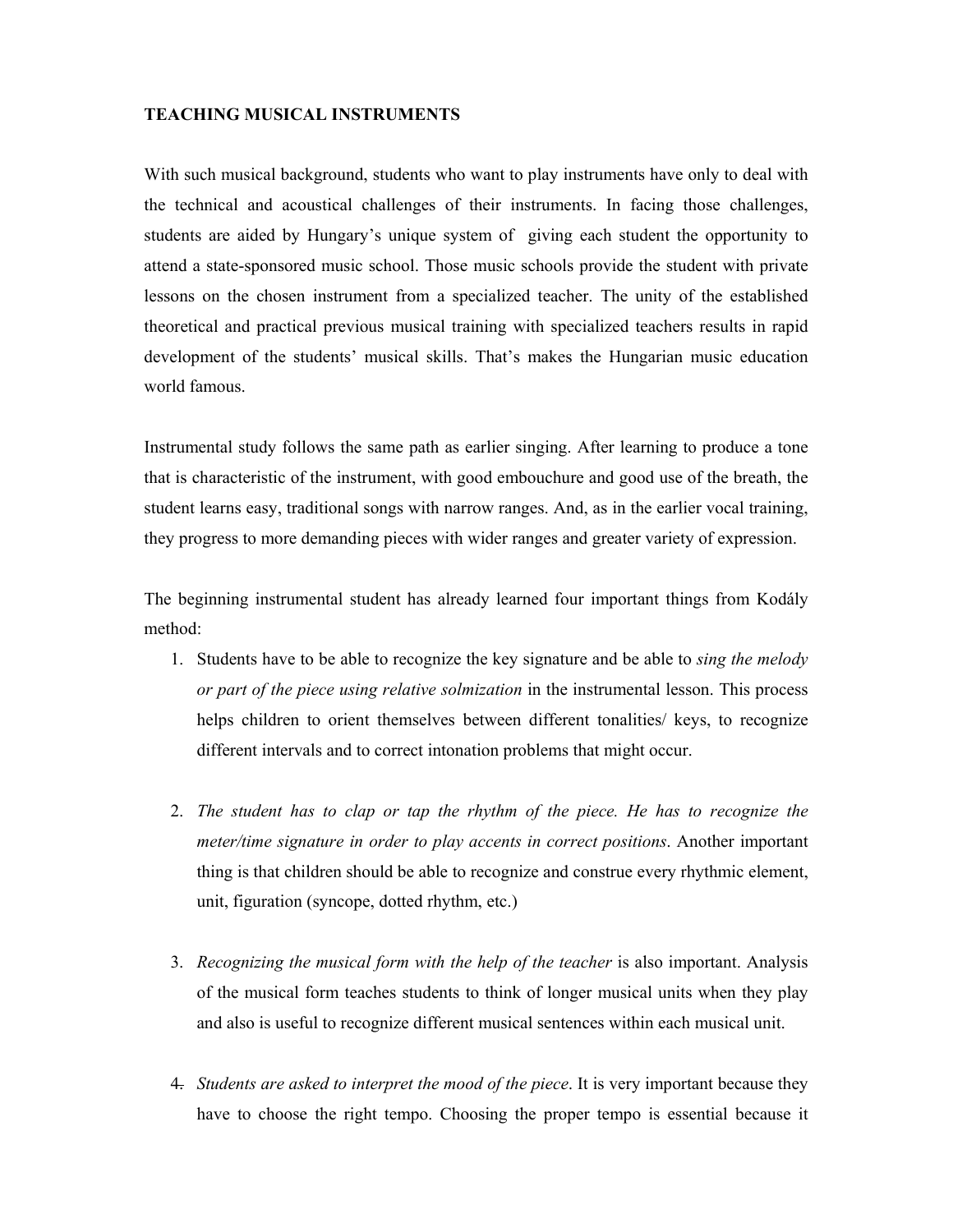determines everything- the musical expression, the mood of the piece and the proper performance of rhythms.

After reaching the required level, instrumental students in the music school have the opportunity to form various chamber ensembles. First, they play duets, then trios, quartets, and quintets, etc., again with striking similarity to vocal training. In the music schools there are wide varieties of instrumental groups like trumpet quartets, trombone quartets, clarinet quartets, brass quintets and others.

When students play polyphonic pieces of many parts they can use a whole consort, such as a clarinet choir of E-flat soprano, B-flat soprano, E-flat alto and B-flat bass. The situation is quite similar with brasses and saxophones.

I have already mentioned great similarities between vocal and instrumental training. When children sing four part songs in the choir they learn five major things: how to pay attention to each other, recognize harmonies, sing in tune, follow the same tempo, and to sing with the same tone color and balance. Let me give you two examples on a recording.

## 1.CD LISTENING (choir)

Practically, students have to pay attention to exactly the same things when they play on an instrument. (correct intonation, agogics, balance of tone colors, etc.) That is why we, teachers and conductors, should transcribe choral pieces for our wind ensembles and bands to play.

2.Imagine that a choir is singing. This group sounds like a mixed choir.

CD LISTENING (Budapest Anonymus Brass quintet)